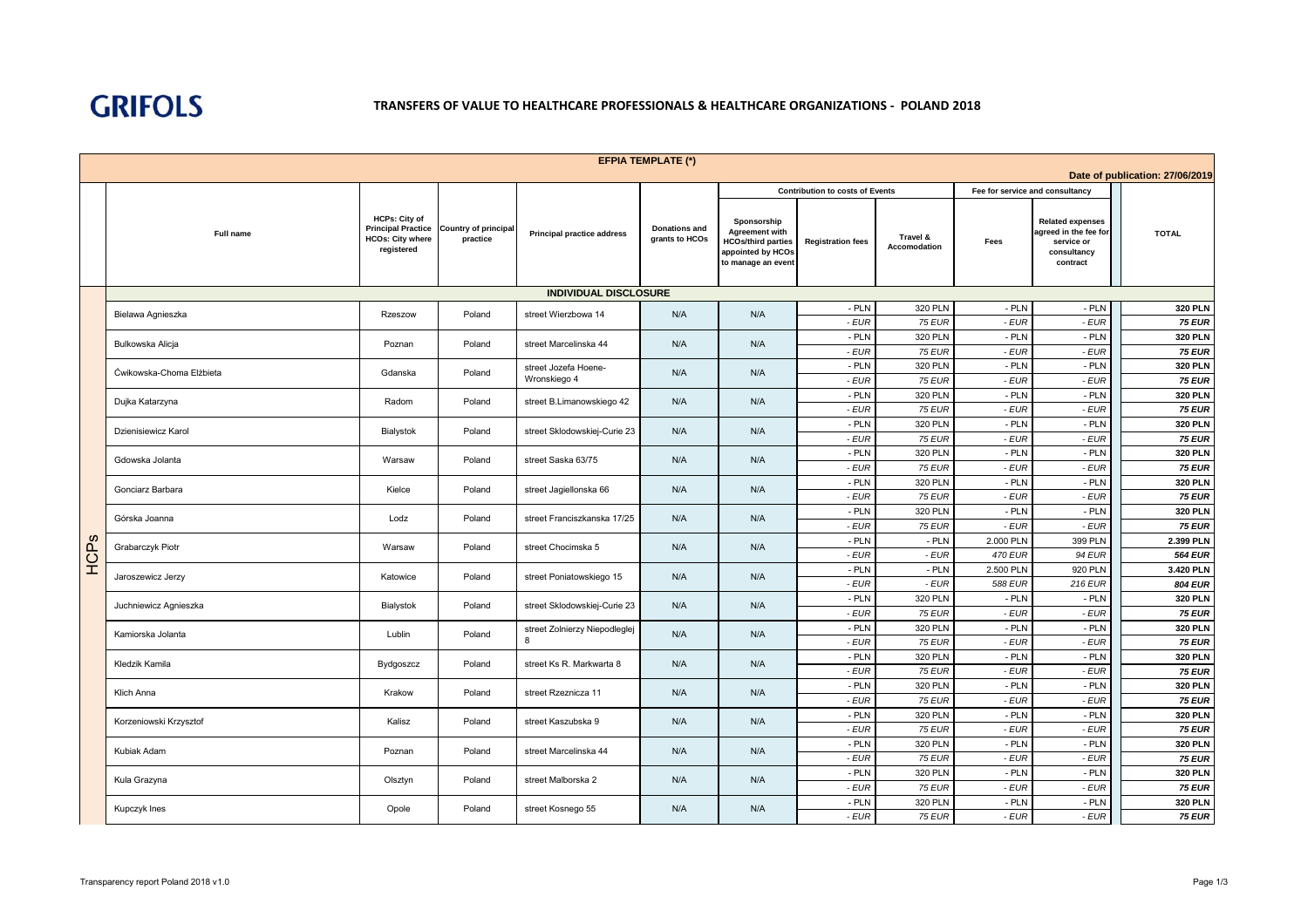

|                                 | <b>EFPIA TEMPLATE (*)</b> |                                                                                            |                                         |                                                 |                                        |                                                                                                              |                                        |                          |                                 |                                                                                           |                                 |
|---------------------------------|---------------------------|--------------------------------------------------------------------------------------------|-----------------------------------------|-------------------------------------------------|----------------------------------------|--------------------------------------------------------------------------------------------------------------|----------------------------------------|--------------------------|---------------------------------|-------------------------------------------------------------------------------------------|---------------------------------|
| Date of publication: 27/06/2019 |                           |                                                                                            |                                         |                                                 |                                        |                                                                                                              |                                        |                          |                                 |                                                                                           |                                 |
|                                 |                           |                                                                                            |                                         |                                                 |                                        |                                                                                                              | <b>Contribution to costs of Events</b> |                          | Fee for service and consultancy |                                                                                           |                                 |
|                                 | Full name                 | <b>HCPs: City of</b><br><b>Principal Practice</b><br><b>HCOs: City where</b><br>registered | <b>Country of principal</b><br>practice | <b>Principal practice address</b>               | <b>Donations and</b><br>grants to HCOs | Sponsorship<br><b>Agreement with</b><br><b>HCOs/third parties</b><br>appointed by HCOs<br>to manage an event | <b>Registration fees</b>               | Travel &<br>Accomodation | Fees                            | <b>Related expenses</b><br>agreed in the fee for<br>service or<br>consultancy<br>contract | <b>TOTAL</b>                    |
|                                 | Kuśmierczyk Jolanta       | Krakow                                                                                     | Poland                                  | street Rzeznicza 11                             | N/A                                    | N/A                                                                                                          | - PLN                                  | 320 PLN                  | - PLN                           | - PLN                                                                                     | <b>320 PLN</b>                  |
|                                 |                           |                                                                                            |                                         |                                                 |                                        |                                                                                                              | $-EUR$                                 | <b>75 EUR</b>            | - EUR                           | $-EUR$                                                                                    | <b>75 EUR</b>                   |
|                                 | Mojskot Dorota            | Warsaw                                                                                     | Poland                                  | street Koszykowa 78                             | N/A                                    | - PLN<br>N/A<br>- EUR                                                                                        | 320 PLN<br><b>75 EUR</b>               | - PLN<br>- EUR           | $-$ PLN<br>$-EUR$               | <b>320 PLN</b>                                                                            |                                 |
|                                 |                           |                                                                                            |                                         |                                                 |                                        | - PLN                                                                                                        | 320 PLN                                | - PLN                    | - PLN                           | <b>75 EUR</b><br><b>320 PLN</b>                                                           |                                 |
|                                 | Mudent Magdalena          | Zielona Gora                                                                               | Poland                                  | street Zyty 21                                  | N/A                                    | N/A                                                                                                          | - EUR                                  | <b>75 EUR</b>            | - EUR                           | $-EUR$                                                                                    | <b>75 EUR</b>                   |
|                                 |                           |                                                                                            |                                         |                                                 |                                        |                                                                                                              | - PLN                                  | $-$ PLN                  | 2.500 PLN                       | 920 PLN                                                                                   | 3.420 PLN                       |
|                                 | Pancewicz Slawomir        | Bialystok                                                                                  | Poland                                  | street Kilinskiego 1                            | N/A                                    | N/A                                                                                                          | - EUR                                  | - EUR                    | 588 EUR                         | 216 EUR                                                                                   | 804 EUR                         |
|                                 |                           |                                                                                            |                                         |                                                 |                                        |                                                                                                              | - PLN                                  | 320 PLN                  | - PLN                           | $-$ PLN                                                                                   | <b>320 PLN</b>                  |
|                                 | Piersiala Krzysztof       | Poznan                                                                                     | Poland                                  | street Marcelinska 44                           | N/A                                    | N/A                                                                                                          | $-EUR$                                 | <b>75 EUR</b>            | - EUR                           | $-EUR$                                                                                    | <b>75 EUR</b>                   |
|                                 |                           |                                                                                            |                                         |                                                 |                                        | N/A<br>N/A                                                                                                   | - PLN                                  | 320 PLN                  | - PLN                           | - PLN                                                                                     | <b>320 PLN</b>                  |
|                                 | Piotrowski Dariusz        | Warsaw                                                                                     | Poland                                  | street Saska 63/75                              |                                        |                                                                                                              | $-EUR$                                 | <b>75 EUR</b>            | - EUR                           | $-EUR$                                                                                    | <b>75 EUR</b>                   |
|                                 | Radłowski Dariusz         | Olsztyn                                                                                    | Poland                                  | street Malborska 2                              | N/A<br>N/A                             |                                                                                                              | - PLN                                  | 320 PLN                  | - PLN                           | - PLN                                                                                     | <b>320 PLN</b>                  |
|                                 |                           |                                                                                            |                                         |                                                 |                                        |                                                                                                              | - EUR                                  | <b>75 EUR</b>            | - EUR                           | $-EUR$                                                                                    | <b>75 EUR</b>                   |
|                                 | Sierka Marta              | Lodz<br>Poland                                                                             | street Franciszkanska 17/25             | N/A                                             | N/A                                    | - PLN                                                                                                        | 320 PLN                                | - PLN                    | $-$ PLN                         | <b>320 PLN</b>                                                                            |                                 |
|                                 |                           |                                                                                            |                                         |                                                 |                                        |                                                                                                              | - EUR                                  | <b>75 EUR</b>            | - EUR                           | $-EUR$                                                                                    | <b>75 EUR</b>                   |
|                                 | Smolarczyk Anita          | Wroclaw                                                                                    | Poland                                  | street Czerwonego Krzyza                        | N/A                                    | N/A                                                                                                          | - PLN                                  | 320 PLN                  | - PLN                           | $-$ PLN                                                                                   | <b>320 PLN</b>                  |
|                                 |                           |                                                                                            |                                         | 5/9                                             |                                        |                                                                                                              | - EUR                                  | <b>75 EUR</b>            | - EUR                           | $-EUR$                                                                                    | <b>75 EUR</b>                   |
|                                 | Śpiołek Krystyna          | Gdanska                                                                                    | Poland                                  | street Jozefa Hoene-                            | N/A                                    | N/A                                                                                                          | - PLN                                  | 320 PLN                  | - PLN                           | - PLN                                                                                     | <b>320 PLN</b>                  |
| HCPs                            |                           |                                                                                            |                                         | Wronskiego 4<br>street Czerwonego Krzyza<br>5/9 | N/A                                    | N/A                                                                                                          | - EUR                                  | <b>75 EUR</b>            | - EUR                           | $-EUR$                                                                                    | <b>75 EUR</b>                   |
|                                 | Stanek Marta              | Wroclaw                                                                                    | Poland                                  |                                                 |                                        |                                                                                                              | - PLN<br>$-EUR$                        | 320 PLN<br><b>75 EUR</b> | - PLN<br>- EUR                  | $-$ PLN<br>$-EUR$                                                                         | <b>320 PLN</b><br><b>75 EUR</b> |
|                                 |                           |                                                                                            |                                         |                                                 |                                        |                                                                                                              | $-$ PLN                                | 320 PLN                  | - PLN                           | - PLN                                                                                     | <b>320 PLN</b>                  |
|                                 | Stępień-Raszu Dorota      | Szczecin                                                                                   | Poland                                  | street aleja Wojska<br>Polskiego 80/82          | N/A                                    | N/A                                                                                                          | - EUR                                  | <b>75 EUR</b>            | - EUR                           | $-EUR$                                                                                    | <b>75 EUR</b>                   |
|                                 |                           |                                                                                            |                                         |                                                 |                                        |                                                                                                              | - PLN                                  | <b>320 PLN</b>           | - PLN                           | - PLN                                                                                     | <b>320 PLN</b>                  |
|                                 | Straznikiewicz Barbara    | Opole                                                                                      | Poland                                  | street Kosnego 55                               | N/A                                    | N/A                                                                                                          | - EUR                                  | <b>75 EUR</b>            | - EUR                           | $-EUR$                                                                                    | <b>75 EUR</b>                   |
|                                 |                           |                                                                                            |                                         |                                                 |                                        |                                                                                                              | - PLN                                  | - PLN                    | 1.000 PLN                       | <b>420 PLN</b>                                                                            | 1.420 PLN                       |
|                                 | Sulkowska Ewa             | Warsaw                                                                                     | Poland                                  | street Gandhi 14                                | N/A                                    | N/A                                                                                                          | - EUR                                  | $-EUR$                   | 235 EUR                         | <b>99 EUR</b>                                                                             | 334 EUR                         |
|                                 |                           |                                                                                            |                                         | street Czerwonego Krzyza                        | N/A                                    | N/A                                                                                                          | - PLN                                  | 320 PLN                  | - PLN                           | $-$ PLN                                                                                   | <b>320 PLN</b>                  |
|                                 | Świątek Ewa               | Wroclaw                                                                                    | Poland                                  | 5/9                                             |                                        |                                                                                                              | - EUR                                  | <b>75 EUR</b>            | - EUR                           | $-EUR$                                                                                    | <b>75 EUR</b>                   |
|                                 | Szlachtowski Adam         | Poznan                                                                                     | Poland                                  | street Marcelinska 44                           | N/A                                    | N/A                                                                                                          | $-$ PLN                                | $-$ PLN                  | 1.000 PLN                       | <b>420 PLN</b>                                                                            | 1.420 PLN                       |
|                                 |                           |                                                                                            |                                         |                                                 | $-EUR$                                 |                                                                                                              | - EUR                                  | <b>235 EUR</b>           | <b>99 EUR</b>                   | 334 EUR                                                                                   |                                 |
|                                 | Tarnawska Małgorzata      | Kalisz                                                                                     | Poland                                  | street Kaszubska 9                              | N/A                                    | N/A                                                                                                          | - PLN                                  | 320 PLN                  | - PLN                           | - PLN                                                                                     | <b>320 PLN</b>                  |
|                                 |                           |                                                                                            |                                         |                                                 |                                        | $-EUR$                                                                                                       | <b>75 EUR</b>                          | - EUR                    | $-EUR$                          | <b>75 EUR</b>                                                                             |                                 |
|                                 | Wiśniewska Wioletta       | Warsaw                                                                                     | Poland                                  | street Saska 63/75                              | N/A                                    | N/A                                                                                                          | $-$ PLN                                | 320 PLN                  | - PLN                           | $-$ PLN                                                                                   | <b>320 PLN</b>                  |
|                                 |                           |                                                                                            |                                         |                                                 |                                        |                                                                                                              | - EUR                                  | <b>75 EUR</b>            | - EUR                           | - EUR                                                                                     | <b>75 EUR</b>                   |
|                                 | Wrześniowska Urszula      | Walbrzych                                                                                  | Poland                                  | street B.Chrobrego 31                           | N/A                                    | N/A                                                                                                          | - PLN                                  | <b>320 PLN</b>           | - PLN                           | - PLN                                                                                     | 320 PLN                         |
|                                 |                           |                                                                                            |                                         |                                                 |                                        |                                                                                                              | - EUR                                  | <b>75 EUR</b>            | - EUR                           | $-EUR$                                                                                    | <b>75 EUR</b>                   |